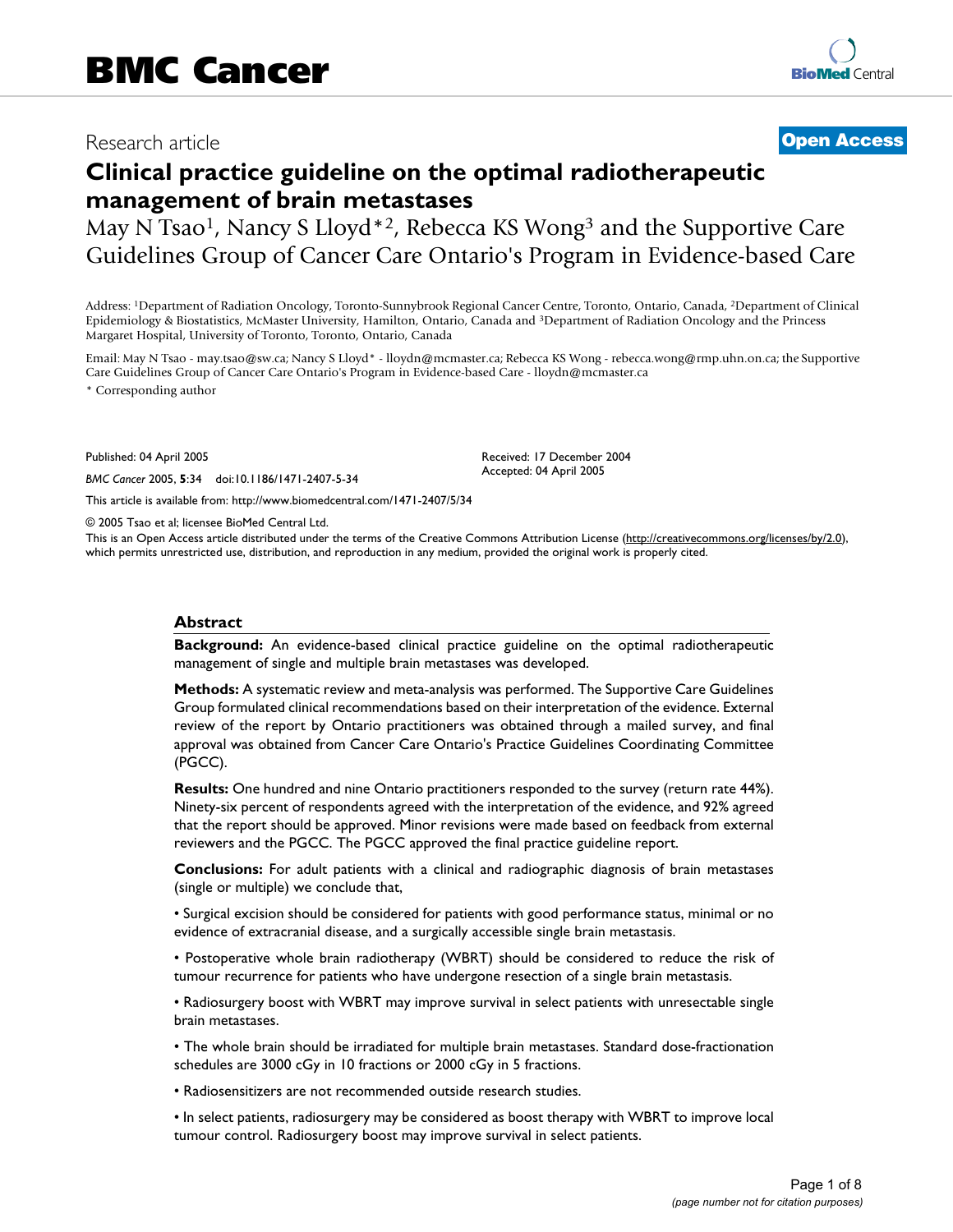• Chemotherapy as primary therapy or chemotherapy with WBRT remains experimental.

• Supportive care is an option but there is a lack of Level 1 evidence as to which subsets of patients should be managed with supportive care alone.

Qualifying statements addressing factors to consider when applying these recommendations are provided in the full report. The rigorous development, external review and approval process has resulted in a practice guideline that is strongly endorsed by Ontario practitioners.

#### **Background**

Brain metastases represent a significant health care problem. An estimated 20–40% of cancer patients will develop multiple brain metastases [1], and 30–40% will develop a single metastasis [2] during the course of their illness. The prognosis for patients is generally poor, and treatment decisions are based on a combination of factors, including survival, quality of life, intracranial progression-free duration, response of brain metastases to treatment, symptom control, neurological function, and toxicity. These outcomes were considered in the systematic review that informed this provincial clinical practice guideline, which was initiated to summarize the evidence and to provide recommendations on the optimal management of brain metastases.

The systematic review and meta-analyses, conducted as the initial step in formulating this practice guideline, are described in a companion document that has been submitted elsewhere for publication [3]. It is also currently undergoing review with the Cochrane Collaboration. Briefly, the evidence was broadly divided into studies aimed at management of a single brain metastasis [4-7] versus those aimed at management of multiple brain metastases [8-33] arising from cancer of any histology. The following interventions were compared in the randomized controlled trials included in the systematic review: for single brain metastasis, whole brain radiotherapy (WBRT) with or without surgery [4-6] and surgery with or without WBRT [7]; for multiple brain metastases, supportive care with or without WBRT [8], various altered dose-fractionation schedules [9-17], WBRT with or without radiosensitizers [18-23], chemotherapy with WBRT [24-28], and WBRT with or without radiosurgery [29-33].

#### **Methods**

#### *Clinical practice guideline development*

This practice guideline was developed by Cancer Care Ontario's Practice Guidelines Initiative (PGI), using the methods of the Practice Guidelines Development Cycle [34]. The practice guideline report is a convenient and upto-date source of the best available evidence on the role of radiation therapy in adult patients with brain metastases, developed through systematic reviews, evidence synthesis, and input from practitioners in Ontario. The report is intended to promote evidence-based practice. The PGI is editorially independent of Cancer Care Ontario and the Ontario Ministry of Health and Long-term Care. The PGI has a formal standardized process to ensure the currency of each guideline report. This process consists of the periodic review and evaluation of the scientific literature and, where appropriate, integration of this literature with the original guideline information.

Evidence was selected and summarized by two members of the Supportive Care Guidelines Group (SCGG) and methodologists. Members of the SCGG disclosed potential conflict of interest information, reviewed the analysis of the evidence, and prepared draft recommendations. The membership of the SCGG includes palliative care physicians, radiation and medical oncologists, radiation therapists, psychiatrists, nurses, psychologists, an anesthetist, a surgeon, and methodologists. After reviewing the evidence, the SCGG reached consensus on draft recommendations.

External review by Ontario practitioners was obtained through a mailed survey consisting of items that address the quality of the draft practice guideline report and recommendations and whether the recommendations should serve as a practice guideline. The efficacy of the practitioner feedback survey process has been previously described [35]. Final approval of the original guideline report was obtained from the Practice Guidelines Coordinating Committee (PGCC).

#### *Interpretation of the evidence*

#### *Single brain metastasis*

Two of the three trials using WBRT with or without surgical excision of a single brain metastasis detected an overall survival benefit favouring the addition of surgery. The trial that did not detect a benefit [4], however, included more patients with poorer performance status and a higher proportion of patients with extracranial disease as compared to the other two trials.

The randomized trial by Patchell et al. [7] reported on the use of surgery with or without WBRT. A significant reduction in brain recurrence rates was detected in the surgery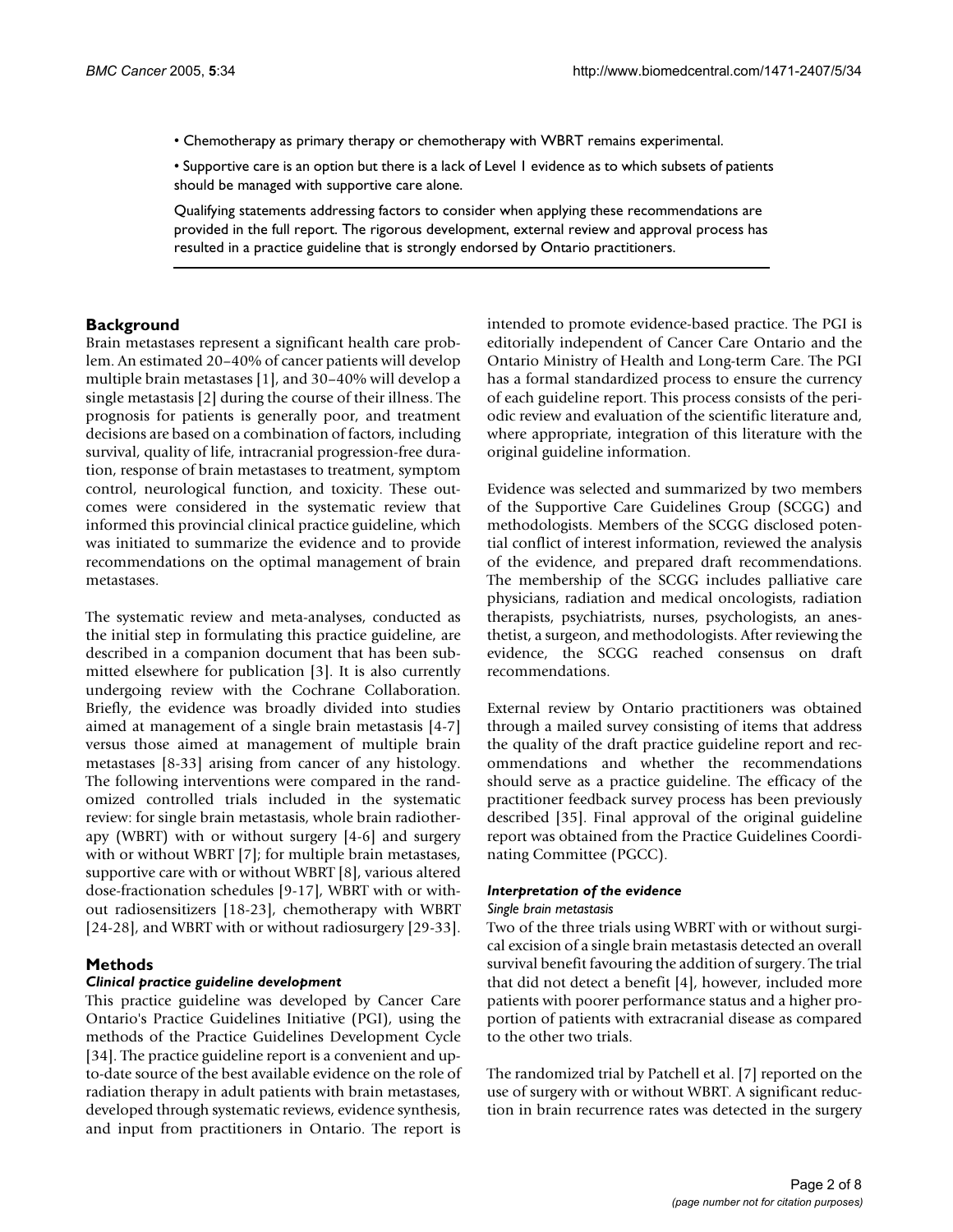and WBRT arm, but there was no significant difference in overall survival.

The methodologic quality of the studies was similar. However, the description of withdrawals and dropouts was variable. Only the Patchell trials [6,7] required magnetic resonance imaging (MRI)-confirmed single metastasis. As such, those trials which relied on brain computed tomography (CT) may have included patients with multiple brain metastases rather than single. The benefit of adding surgery in these patients with truly multiple brain metastases may have been diminished.

In the trials examining the use of surgery and WBRT for single brain metastasis, the WBRT doses were 3000 cGy/ 10 fractions daily [4], 4000 cGy/20 fractions given twice a day [5], 3600 cGy/12 fractions daily [6] and 5040 cGy/28 fractions daily [7].

The Radiation Therapy Oncology Group (RTOG) trial [31- 33] randomized 164 patients to WBRT and radiosurgery boost versus 167 patients to WBRT alone. Overall, there was no improvement in overall survival. An improvement in one-year brain control rates was observed in the radiosurgery boost arm. That trial included a predefined hypothesis to detect a 75% median survival time improvement (80% statistical power) in patients with single brain metastasis. Median survival was 6.5 months in patients with single brain metastasis treated with radiosurgery boost as compared to 4.9 months in patients with single brain metastasis treated with WBRT alone, p = 0.0393.

The evidence provided in the systematic review [3] suggests that surgical resection of a single brain metastasis in a patient with good performance status (Karnofsky Performance Status  $[KPS] \ge 70$ ) and stable or no extracranial disease improves overall survival. The addition of WBRT after surgical resection of a single brain metastasis decreases brain recurrence rates. Based on one randomized trial, the use of radiosurgery boost with WBRT was reported to improve survival as compared to WBRT alone in selected patients with single brain metastasis.

#### *Multiple brain metastases*

One randomized trial [8] examined the use of prednisone with or without WBRT. This was an older trial, with a small sample size of 48 patients, reported in the era prior to CT scanning. The diagnosis of brain metastases was based on outdated criteria; not contemporary CT or MRI criteria. The proportion of patients with improved performance status was similar in the steroid-alone and combined WBRT and steroid arms (63% and 61% respectively). The median survival of the steroid-alone arm was 10 weeks as compared to 14 weeks in the combined arm (p-value not stated). The methodologic quality of that study was poor. Sample size calculations were not described a priori, and a description of dropouts and withdrawals was not provided. Statistical analyses were not performed and therefore, the magnitude of benefit with the use of WBRT over supportive care alone remains unclear, particularly in patients with poor performance status and/or active extracranial disease.

In several randomized controlled trials included in the systematic review [3], a significant benefit in terms of overall survival or symptom control was not detected with altered dose-fractionation schedules as compared with a standard dose-fractionation schedule of 3000 cGy in 10 fractions. The included studies were similar in methodologic quality. Details of randomization (e.g., blinding of randomization) were rarely provided, and complete follow-up was variable among the studies. None of the trials reported on the blinding of outcomes. Furthermore, none of the negative trials commented on confidence intervals or power calculations. A lack of sufficient high-quality evidence precludes recommendations on which treatment regimen(s) provide the greatest improvement in symptom control.

In an attempt to improve the response of brain metastases to treatment, radiosensitizers have been added to WBRT. However, none of the five randomized trials [18-21,23] detected a significant benefit in overall survival or brain metastases response  $(CR + PR)$ . None of the trials examining the use of radiosensitizers were double-blind. However, the events review committee (ERC) in the gadolinium trial [22,23] was blinded to treatment assignment and reviewed baseline and follow-up data. Based on subgroup analysis, there was a suggestion that recursive partitioning analysis (RPA) Class II lung cancer patients with brain metastases may benefit from the use of motexafin gadolinium and WBRT. This is being further studied in a phase III trial where patients with metastatic nonsmall cell lung cancer are randomized to WBRT with or without motexafin gadolinium.

In a non-blinded study, Ushio [24] randomized patients with metastatic lung cancer to the brain to one of three groups (WBRT alone, WBRT + chloroethylnitrosoureas, or WBRT + chloroethylnitrosoureas + tegafur). No significant difference in overall survival was seen among the three groups. Brain response rates were significantly different between the WBRT-alone arm and the WBRT + chloroethylnitrosoureas + tegafur arm. However, 12 patients were excluded from the evaluation due to protocol violations, which may have skewed the results of the study given the small number of patients. Two patients died of probable side effects of chemotherapy.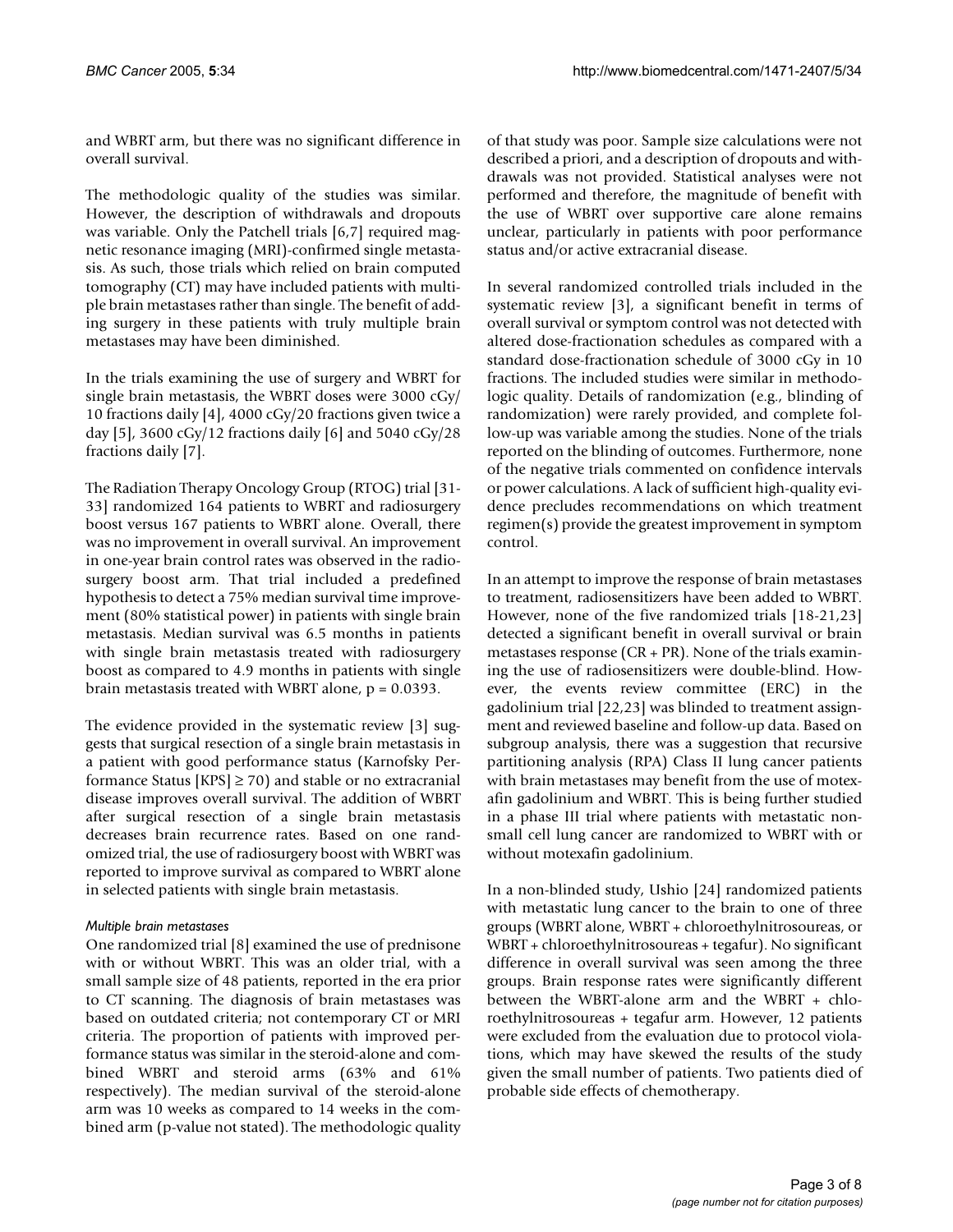For metastatic small-cell lung cancer, Postmus [25] found no difference in overall survival in patients treated with teniposide alone versus teniposide and WBRT. Although the combined arm had higher brain response rates, there is no comparison with WBRT alone. That study showed that chemotherapy alone is inferior to the use of WBRT and chemotherapy for improved brain metastases response rates. However, it does not address the question as to whether WBRT alone is superior or equivalent to WBRT and chemotherapy for brain response and neuropsychological outcomes.

For metastatic non-small cell lung cancer, Robinet [26] found no difference in overall survival with early versus delayed WBRT when given with chemotherapy. Delayed WBRT was given to intracranial non-responders to chemotherapy. That non-blinded study was powered to detect a 25% improvement in the six-month survival rate. Approximately 13% of patients were inevaluable for intracranial or extracranial response. However, withdrawals and drop-outs were described in terms of numbers and reasons per group. There was a 21% overall response (CR + PR) after two cycles of chemotherapy alone and 20% overall response to chemotherapy and early WBRT. Sixmonth survival was no different between the two arms. The results confirmed that chemotherapy alone may reduce the size of brain metastases from metastatic nonsmall cell lung cancer. The timing of WBRT in relation to chemotherapy did not affect survival. However, it was not possible to establish the optimal timing of WBRT when given concurrently with chemotherapy from the results of the Robinet trial [26].

Mornex [27] found no difference in cerebral response rates between combined fotemustine and WBRT versus fotemustine alone in patients with metastatic melanoma to brain. However, there was a significant difference in favour of the combined arm for time to cerebral progression. The most severe side effect was myelosuppression. Delayed grade 3–4 neutropenia occurred in 46% of patients in the fotemustine alone arm and 35% in the combined arm. Delayed grade 3–4 thrombocytopenia occurred in 44% of patients in the fotemustine-alone arm and 38% in the combined arm. That trial did not address the question of whether WBRT alone is superior or equivalent to WBRT and fotemustine in terms of therapeutic benefit and toxicity in patients with metastatic melanoma to the brain.

Antonadou [28] found no difference in overall survival for patients treated with WBRT and temozolamide chemotherapy versus WBRT alone. However, an improved brain response rate was seen in the combined arm. Those results were published in abstract form. Further trials are needed to confirm a benefit in brain control with the addition of chemotherapy to WBRT.

Three trials [29,30,33] reported on the use of radiosurgery in addition to WBRT. Only one of those trials found a benefit to the use of WBRT in addition to radiosurgery for selected patients with 2–4 brain metastases; however, the trial was small ( $n = 27$  patients), and the results were reported early at 60% accrual. The rate of local brain failure was 100% after WBRT and 8% in those treated with boost radiosurgery. Furthermore, the 100% recurrence rate in the WBRT arm was unusually high. There was no significant difference in overall survival, 7.5 months for WBRT and 11 months for patients in the WBRT and boost radiosurgery arm,  $p = 0.22$ . As previously mentioned, the RTOG trial [31-33] randomized 164 patients to WBRT and radiosurgery boost versus 167 patients to WBRT alone. No improvement in overall survival was detected. In patients with single brain metastasis treated with radiosurgery boost median survival was 6.5 months as compared to 4.9 months in patients with single brain metastasis treated with WBRT alone,  $p = 0.0393$ . Another trial published in abstract form [30] examined the use of Gamma knife radiosurgery (GK RS), WBRT, or both in the treatment of 1–3 brain metastases. There was no difference in overall survival. Local control rates were superior for the GK RS and GK RS + WBRT arms. Subgroup analysis for patients with single brain metastasis in this latter study [30] was not reported. Thus, the use of radiosurgery appears to improve 1-year local control of brain metastases when used in conjunction with WBRT in selected patients. There is Level 1 evidence (three trials) that overall survival is not improved with the addition of radiosurgery boost to WBRT as compared to WBRT. The optimal timing of radiosurgery has not been elucidated. The question of whether radiosurgery should be used as a boost treatment with WBRT, at the time of relapse after WBRT, or used alone, reserving WBRT for future extensive brain relapse, remains unanswered.

#### *Supportive Care Guidelines Group consensus*

Originally proposed as a guideline topic for Cancer Care Ontario's Neuro-Oncology Disease Site Group (NDSG), in 2002 it was decided that the guideline would be developed under the auspices of the SCGG since the view was to maintain a palliative focus. A separate practice guideline on the management of single brain metastases was developed by the NDSG and is consistent with the current guideline. Both the SCGG and NDSG reviewed all draft versions of the guideline. Modifications were made at various stages as per the groups' feedback and the final version was approved in February 2004.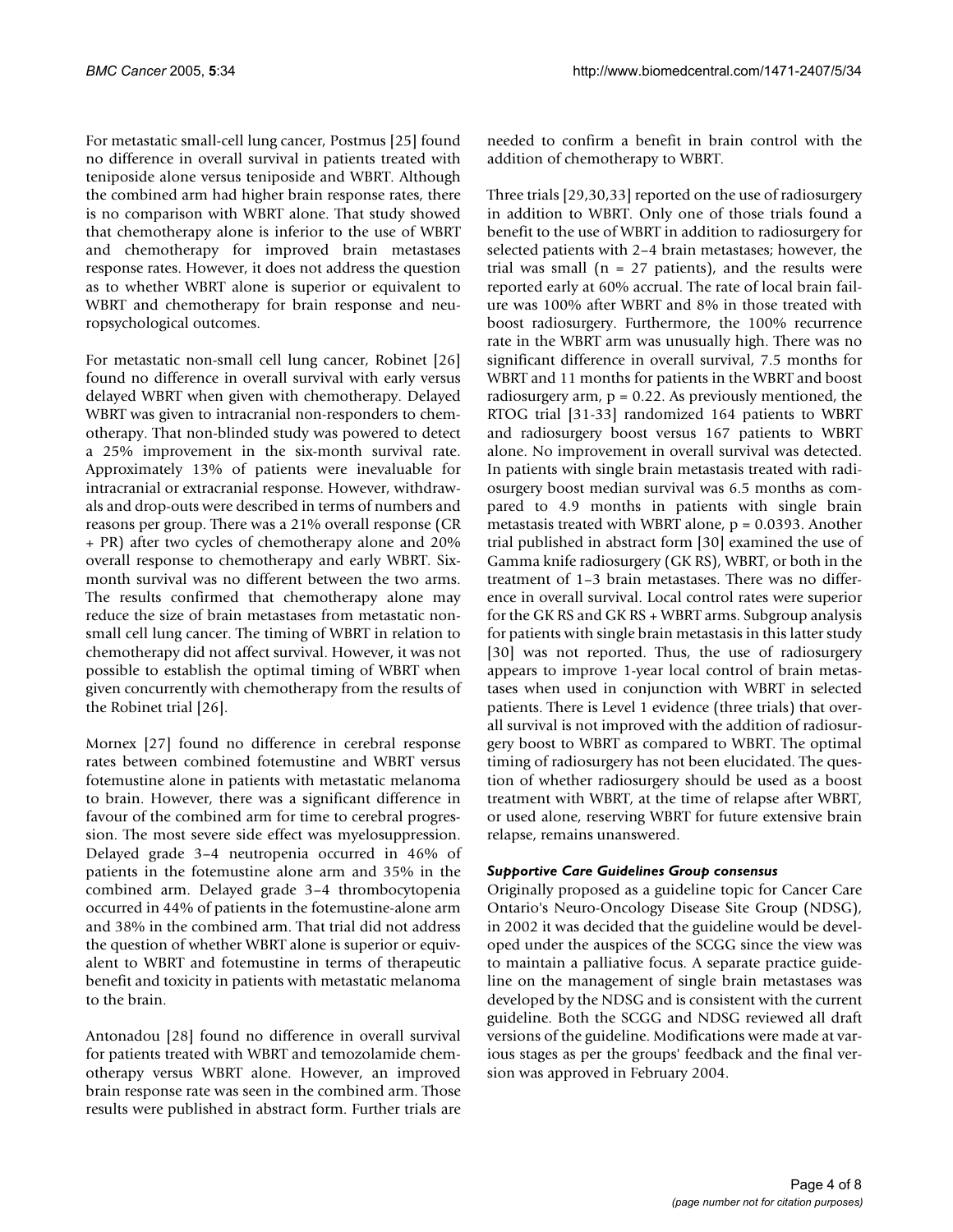#### **Results**

#### *Draft recommendations*

Based on the evidence described above, the SCGG, with the opinions of the NDSG, formulated the following *draft* recommendations, which were subsequently sent out for external review:

#### *Target population*

These recommendations apply to adult patients with a clinical and radiographic diagnosis of brain metastases (single or multiple) arising from cancer of any histology.

#### *Radiotherapy and surgery for single brain metastasis*

• Surgical excision is recommended, in addition to WBRT, for patients with good performance status, minimal or no evidence of extracranial disease, and a surgically accessible single brain metastasis (single or multiple) arising from cancer of any histology.

• Postoperative WBRT should be used to improve brain control for patients who have undergone resection of a single brain metastasis.

#### *Radiotherapy for multiple brain metastases*

• Whole brain radiotherapy is the recommended volume of treatment for multiple brain metastases. Commonly used dose-fractionation schedules are 3000 cGy in 10 fractions or 2000 cGy in 5 fractions.

• There are no advantages of other altered dose-fractionation WBRT schedules in terms of overall survival or neurologic function.

• The use of radiosensitizers is not recommended outside research studies.

• The optimal use of radiosurgery in the treatment of brain metastases remains to be defined. In patients with one to three brain metastases (less than 3 cm in size) and limited or controlled extracranial disease, radiosurgery may be considered to improve local control either as boost therapy with WBRT or at the time of relapse after WBRT failure.

#### *Chemotherapy and whole brain radiotherapy*

• The use of chemotherapy as primary therapy for brain metastases (with WBRT used for intracranial nonresponders) or the use of chemotherapy with WBRT to treat brain metastases remains experimental.

### *Supportive care and whole brain radiotherapy*

• Supportive care alone without WBRT is an option for patients with poor performance status or widely disseminated progressive cancer.

#### *Qualifying statements*

• The number of patients included in the two trials comparing 3000 cGy in 10 fractions versus 2000 cGy in 5 fractions for multiple brain metastases was small.

• In the trials examining the use of surgery and WBRT for single brain metastasis, the WBRT doses were 3000 cGy/ 10 fractions daily, 4000 cGy/20 fractions given twice daily, 3600 cGy/12 fractions daily, and 5040 cGy/28 fractions daily. As such, the use of 2000 cGy/5 fractions of WBRT has not been studied directly in this scenario.

#### *External review process – Ontario practitioner feedback*

Feedback on the draft practice guideline report was obtained through a mailed survey of 246 practitioners in Ontario (26 neurosurgeons, 137 medical oncologists, and 83 radiation oncologists). The survey consisted of items evaluating the methods, results, and interpretation of the evidence and whether the draft recommendations should be approved as a practice guideline. Written comments were invited. The SCGG reviewed the results of the survey.

#### *Results of practitioner feedback*

One hundred nine responses were received out of the 246 surveys sent (44% response rate). A summary of the results is provided in Table [1.](#page-5-0) Of the practitioners who responded, 85 indicated that the report was relevant to their clinical practice and completed the survey. The survey results indicated that 96% of respondents agreed with the interpretation of the evidence and 94% agreed with the draft recommendations as stated. Ninety-two percent of respondents agreed that the report should be approved as a practice guideline. Twenty-three respondents (27%) also provided written comments. The final guideline recommendations, which appear at the end of this report, were modified in accordance with the suggestions from the external reviewers and were subsequently approved by Cancer Care Ontario's Practice Guidelines Coordinating Committee.

#### *Practice Guidelines Coordinating Committee approval process*

The practice guideline report was circulated to the PGCC for review and approval. Four of eight members of the PGCC completed and returned ballots. Three of these members approved the practice guideline report as written, while one member approved the guideline and provided a suggestion for consideration by the SCGG. The suggestion was to revise the wording of the recommendation for single brain metastasis to "considered" rather than "recommended" as the evidence for benefit is not compelling. The SCGG agreed with the suggestion and modified the guideline accordingly.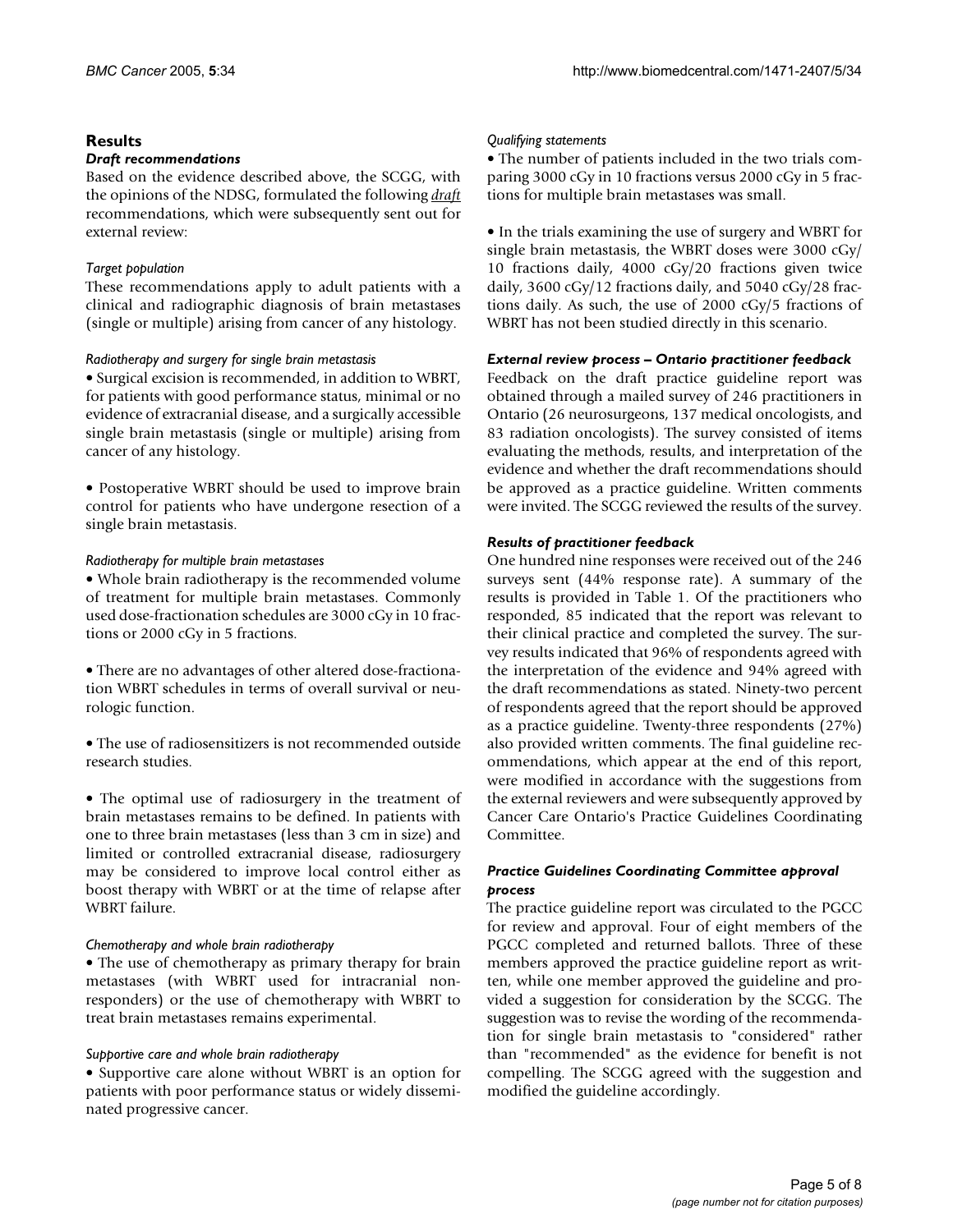| <b>Item</b>                                                                                                                              | Number (%)                     |                            |                               |
|------------------------------------------------------------------------------------------------------------------------------------------|--------------------------------|----------------------------|-------------------------------|
|                                                                                                                                          | <b>Strongly agree or agree</b> | Neither agree nor disagree | Strongly disagree or disagree |
| The rationale for developing a<br>clinical practice guideline, as stated<br>in the "Choice of Topic" section of<br>the report, is clear. | 82 (98)                        | $\vert$ (l)                | $\mathsf{I}(\mathsf{I})$      |
| There is a need for a clinical<br>practice guideline on this topic.                                                                      | 70 (83)                        | 12(14)                     | 2(2)                          |
| The literature search is relevant<br>and complete.                                                                                       | 77 (94)                        | 5(6)                       | 0                             |
| The results of the trials described<br>in the report are interpreted<br>according to my understanding of<br>the data.                    | 81 (96)                        | 3(4)                       | 0                             |
| The draft recommendations in this<br>report are clear.                                                                                   | 81 (96)                        | $\vert$ (l)                | 2(2)                          |
| I agree with the draft<br>recommendations as stated.                                                                                     | 79 (94)                        | 2(2)                       | 3(4)                          |
| This report should be approved as<br>a practice guideline.                                                                               | 77 (92)                        | 6(7)                       | $\mathsf{I}(\mathsf{I})$      |
| If this report were to become a<br>practice guideline, how likely<br>would you be to make use of it in<br>your own practice?             | Very likely or likely          | <b>Unsure</b>              | Not at all likely or unlikely |
|                                                                                                                                          | 57 (68)                        | 6(7)                       | 21(25)                        |

<span id="page-5-0"></span>**Table 1: Practitioner responses to eight items on the practitioner feedback survey.**

### **Conclusions**

#### *Guideline recommendations*

For adult patients with a clinical and radiographic diagnosis of brain metastases (single or multiple) arising from cancer of any histology (except for choriocarcinoma and other germ cell tumours, and hematologic malignancies), we recommend that:

#### *Radiotherapy and surgery for single brain metastasis*

• Surgical excision should be considered for patients with good performance status, minimal or no evidence of extracranial disease, and a surgically accessible single brain metastasis amenable to complete excision.

• Postoperative WBRT should be considered to reduce the risk of tumour recurrence for patients who have undergone resection of a single brain metastasis.

• Radiosurgery boost with WBRT may also improve survival in select patients with unresectable single brain metastases.

#### *Radiotherapy for multiple brain metastases*

• The whole brain should be irradiated for multiple brain metastases. Commonly used standard dose-fractionation schedules are 3000 cGy in 10 fractions or 2000 cGy in 5 fractions.

• Altered dose-fractionation WBRT schedules have not demonstrated any advantages in terms of overall survival or neurologic function relative to more commonly used fractionation schedules.

• The use of radiosensitizers is not recommended outside research studies.

• In select patients with up to four brain metastases (up to 4 cm in size) and limited or controlled extracranial disease, radiosurgery may be considered as a boost therapy with WBRT to improve local tumour control. Radiosurgery boost may also improve survival in select patients with unresectable single brain metastases.

#### *Chemotherapy and whole brain radiotherapy*

• The use of chemotherapy as the primary therapy for brain metastases (with WBRT used for those whose intracranial metastases fail to respond) or the use of chemotherapy with WBRT to treat brain metastases remains experimental.

#### *Supportive care and whole brain radiotherapy*

• Supportive care alone without WBRT is an option (for example, in patients with poor performance status and progressive extracranial disease). However, there is a lack of Level 1 evidence to guide practitioners as to which sub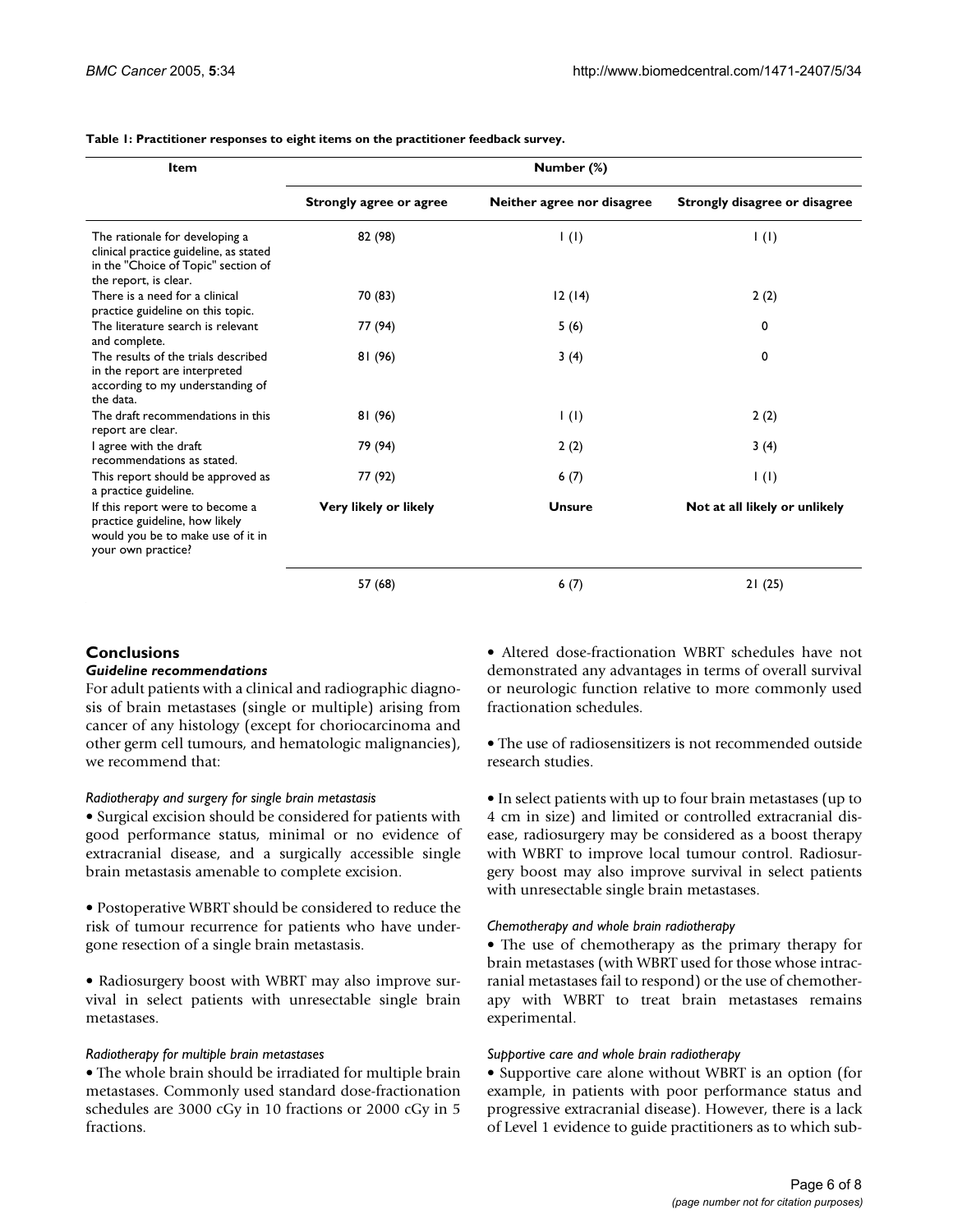sets of patients with brain metastases should be managed with supportive care alone without WBRT.

To support the application of these recommendations in clinical practice, the following qualifying statements should be considered:

The number of patients included in the two trials comparing 3000 cGy in 10 fractions versus 2000 cGy in 5 fractions for multiple brain metastases was small. In the trials examining the use of surgery and WBRT for single brain metastasis, the WBRT doses were 3000 cGy in 10 fractions daily, 4000 cGy in 20 fractions given twice daily, 3600 cGy in 12 fractions daily, and 5040 cGy in 28 fractions daily. As such, the use of 2000 cGy in 5 fractions of WBRT has not been studied directly in this scenario. The results of the studies may not be generalizable to all tumour types. The majority of the patients in the studies (except the chemotherapy studies) had lung, breast, or colorectal cancer primaries.

#### **List of abbreviations used**

cGy, centigray(s); cm, centimeter(s); CR, complete response; CT, computed tomography; ERC, events review committee; GK RS, gamma knife radiosurgery; Gy, gray(s); KPS, Karnofsky performance status; met, metastasis(es); MRI, magnetic resonance imaging; NDSG, Neuro-Oncology disease site group; PGCC, Practice Guidelines Coordinating Committee; PGI, Practice Guidelines Initiative; PR, partial response; RPA, recursive partitioning analysis; RTOG, Radiation Therapy Oncology Group; SCGG, Supportive Care Guidelines Group; WBRT, whole brain radiotherapy.

#### **Competing interests**

The author(s) declare that they have no competing interests.

#### **Authors' contributions**

MT was the lead author responsible for designing and conducting the systematic review of the literature and the meta-analyses that informed the practice guideline, and for drafting and modifying the practice guideline report. MT is a member of the Supportive Care Guidelines Group and a Radiation Oncologist at the Toronto-Sunnybrook Regional Cancer Centre. NL conducted literature searches and drafted and edited the guideline report during its various stages of development. NL conducted duplicate data extraction and meta-analyses and coordinated input from members of the SCGG. NL updated the literature search, incorporated new data, conducted the practitioner feedback survey, and coordinated approval of the guideline by the PGCC. RW reviewed all drafts of the guideline report and made major contributions to performing the metaanalyses that informed the practice guideline, and provided extensive input to the guideline as a radiation oncologist and methodologist. RW is co-Chair of the Supportive Care Guidelines Group. Members of the SCGG provided feedback on all draft guideline reports.

#### **Acknowledgements**

The Supportive Care Guidelines Group would like to thank Drs. Tsao and Wong and Ms. Lloyd for taking the lead in drafting and revising this practice guideline report. Many thanks also to Drs. Normand Laperriere, Eileen Rakovitch, and Edward Chow, for their contributions to the systematic review that informed this practice guideline and to the members of Cancer Care Ontario's Neuro-Oncology Disease Site Group for reviewing draft versions of the practice guideline report. For a complete list of Supportive Care Guidelines Group members, please visit the Cancer Care Ontario Web site at [http://www.cancercare.on.ca/access\\_PEBC.htm.](http://www.cancercare.on.ca/access_PEBC.htm)

#### **References**

- 1. Loeffler JS, Patchell RA, Sawaya R: **Treatment of metastatic cancer.** In *Cancer: principles and practice of oncology* 5th edition. Edited by: Devita VT, Hellman S, Rosenberg SA. Philadelphia: Lippincott-Raven Publishers; 1997:2523.
- 2. Lohr F, Pirzkall A, Hof H, Fleckenstein K, Debus J: **[Adjuvant treat](http://www.ncbi.nlm.nih.gov/entrez/query.fcgi?cmd=Retrieve&db=PubMed&dopt=Abstract&list_uids=11291132)[ment of brain metastases.](http://www.ncbi.nlm.nih.gov/entrez/query.fcgi?cmd=Retrieve&db=PubMed&dopt=Abstract&list_uids=11291132)** *Semin Surg Oncol* 2001, **20:**50-56.
- 3. Tsao MN, Lloyd NS, Wong RKS, Rakovitch E, Chow E, Laperriere N, the Supportive Care Guidelines Group of Cancer Care Ontario's Program in Evidence-based Care: **the Supportive Care Guidelines Group of Cancer Care Ontario's Program in Evidence-based Care: Radiotherapeutic management of brain metastases: a systematic review and meta-analysis.** 2004 in press.
- 4. Mintz AH, Kestle J, Rathbone MP, Gaspar L, Hugenholtz H, Fisher B, Duncan G, Skingley P, Foster P, Levine M: **[A randomized trial to](http://www.ncbi.nlm.nih.gov/entrez/query.fcgi?cmd=Retrieve&db=PubMed&dopt=Abstract&list_uids=8839553) [assess the efficacy of surgery in addition to radiotherapy in](http://www.ncbi.nlm.nih.gov/entrez/query.fcgi?cmd=Retrieve&db=PubMed&dopt=Abstract&list_uids=8839553) [patients with single cerebral metastasis.](http://www.ncbi.nlm.nih.gov/entrez/query.fcgi?cmd=Retrieve&db=PubMed&dopt=Abstract&list_uids=8839553)** *Cancer* 1996, **78:**1470-6.
- 5. Noordijk EM, Vecht CJ, Haaxma-Reiche H, Padberg GW, Voormolen JHC, Hoekstra FH, Tans JTJ, Lambooij N, Metsaars JAL, Wattendorff AR, Brand R, Hermans J: [The choice of treatment of single brain](http://www.ncbi.nlm.nih.gov/entrez/query.fcgi?cmd=Retrieve&db=PubMed&dopt=Abstract&list_uids=8040016) **[metastasis should be based on extracranial tumour activity](http://www.ncbi.nlm.nih.gov/entrez/query.fcgi?cmd=Retrieve&db=PubMed&dopt=Abstract&list_uids=8040016) [and age.](http://www.ncbi.nlm.nih.gov/entrez/query.fcgi?cmd=Retrieve&db=PubMed&dopt=Abstract&list_uids=8040016)** *Int J Radiat Oncol Biol Phys* 1994, **29:**711-17.
- 6. Patchell RA, Tibbs PA, Walsh JW, Dempsey RJ, Maruyama Y, Kryscio RJ, Markesbery WR, MacDonald JS, Young B: **[A randomized trial](http://www.ncbi.nlm.nih.gov/entrez/query.fcgi?cmd=Retrieve&db=PubMed&dopt=Abstract&list_uids=2405271) [of surgery in the treatment of single metastases to the brain.](http://www.ncbi.nlm.nih.gov/entrez/query.fcgi?cmd=Retrieve&db=PubMed&dopt=Abstract&list_uids=2405271)** *N Engl J Med* 1990, **322:**494-500.
- 7. Patchell RA, Tibbs PA, Regine WF, Dempsey RJ, Mohiuddin M, Kryscio RJ, Markesbery WR, Foon KA, Young B: **[Postoperative radio](http://www.ncbi.nlm.nih.gov/entrez/query.fcgi?cmd=Retrieve&db=PubMed&dopt=Abstract&list_uids=9809728)[therapy in the treatment of single metastases to the brain.](http://www.ncbi.nlm.nih.gov/entrez/query.fcgi?cmd=Retrieve&db=PubMed&dopt=Abstract&list_uids=9809728)** *JAMA* 1998, **280:**1485-9.
- 8. Horton J, Baxter DH, Olson KB, the Eastern Cooperative Oncology Group: **[The management of metastases to the brain by irra](http://www.ncbi.nlm.nih.gov/entrez/query.fcgi?cmd=Retrieve&db=PubMed&dopt=Abstract&list_uids=5541678)[diation and corticosteroids.](http://www.ncbi.nlm.nih.gov/entrez/query.fcgi?cmd=Retrieve&db=PubMed&dopt=Abstract&list_uids=5541678)** *Am J Roentgenol Radium Ther Nucl Med* 1971, **111:**334-6.
- 9. Haie-Meder C, Pellae-Cosset B, Laplanche A, Lagrange JL, Tuchais C, Nogues C, Arriagada R: **[Results of a randomized clinical trial](http://www.ncbi.nlm.nih.gov/entrez/query.fcgi?cmd=Retrieve&db=PubMed&dopt=Abstract&list_uids=7681997) [comparing two radiation schedules in the palliative treat](http://www.ncbi.nlm.nih.gov/entrez/query.fcgi?cmd=Retrieve&db=PubMed&dopt=Abstract&list_uids=7681997)[ment of brain metastases.](http://www.ncbi.nlm.nih.gov/entrez/query.fcgi?cmd=Retrieve&db=PubMed&dopt=Abstract&list_uids=7681997)** *Radiother Oncol* 1993, **26:**111-16.
- 10. Borgelt G, Gelber R, Kramer S, Brady LW, Chang CH, Davis LW, Perez CA, Hendrickson FR: **[The palliation of brain metastases:](http://www.ncbi.nlm.nih.gov/entrez/query.fcgi?cmd=Retrieve&db=PubMed&dopt=Abstract&list_uids=6154024) [final results of the first two studies by the Radiation Therapy](http://www.ncbi.nlm.nih.gov/entrez/query.fcgi?cmd=Retrieve&db=PubMed&dopt=Abstract&list_uids=6154024) [Oncology Group.](http://www.ncbi.nlm.nih.gov/entrez/query.fcgi?cmd=Retrieve&db=PubMed&dopt=Abstract&list_uids=6154024)** *Int J Radiat Oncol Biol Phys* 1980, **6:**1-9.
- 11. Borgelt B, Gelber R, Larson M, Hendrickson F, Griffin T, Roth R: **Ultra-rapid high dose irradiation schedules for the palliation [of brain metastases: final results of the first two studies by](http://www.ncbi.nlm.nih.gov/entrez/query.fcgi?cmd=Retrieve&db=PubMed&dopt=Abstract&list_uids=6174490) [the Radiation Therapy Oncology Group.](http://www.ncbi.nlm.nih.gov/entrez/query.fcgi?cmd=Retrieve&db=PubMed&dopt=Abstract&list_uids=6174490)** *Int J Radiat Oncol Biol Phys* 1981, **7:**1633-8.
- 12. Chatani M, Teshima T, Hata K, Inoue T, Suzuki T: **[Whole brain irra](http://www.ncbi.nlm.nih.gov/entrez/query.fcgi?cmd=Retrieve&db=PubMed&dopt=Abstract&list_uids=2994386)[diation for metastases from lung carcinoma. A clinical](http://www.ncbi.nlm.nih.gov/entrez/query.fcgi?cmd=Retrieve&db=PubMed&dopt=Abstract&list_uids=2994386) [investigation.](http://www.ncbi.nlm.nih.gov/entrez/query.fcgi?cmd=Retrieve&db=PubMed&dopt=Abstract&list_uids=2994386)** *Acta Radiol Oncol* 1985, **24:**311-14.
- 13. Chatani M, Matayoshi Y, Masaki N, Inoue T: **[Radiation therapy for](http://www.ncbi.nlm.nih.gov/entrez/query.fcgi?cmd=Retrieve&db=PubMed&dopt=Abstract&list_uids=8160096) brain metastases from lung carcinoma. Prospective rand[omized trial according to level of lactate dehydrogenase.](http://www.ncbi.nlm.nih.gov/entrez/query.fcgi?cmd=Retrieve&db=PubMed&dopt=Abstract&list_uids=8160096)** *Strahlenther Onkol* 1994, **170:**155-161.